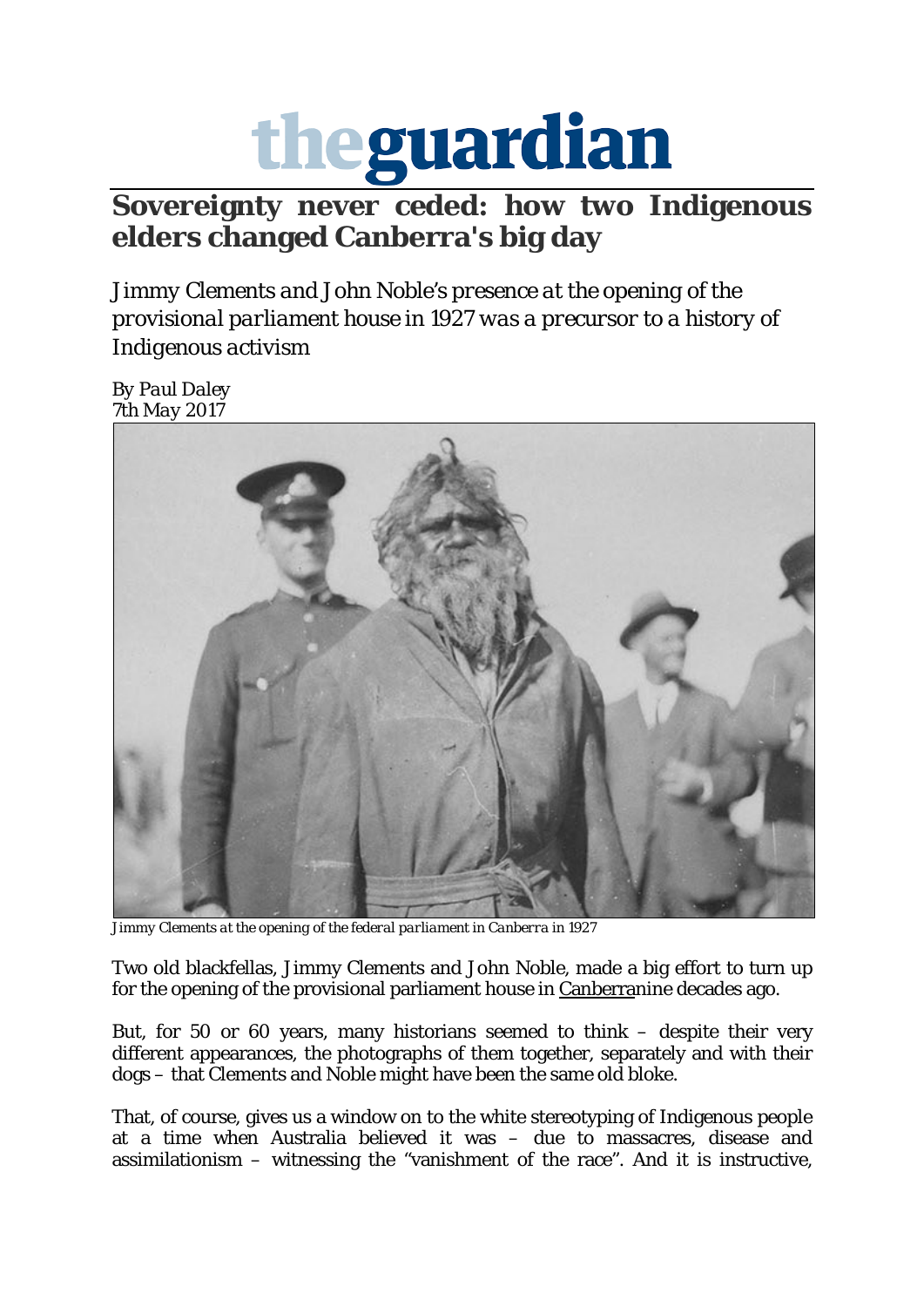almost 90 years to the day later, as Australia prepares to mark the 50th anniversary of the 1967 citizenship referendum, just how much – or little – has really changed.

The Museum of Australian Democracy at Old Parliament House has marked the 90th anniversary with a special exhibition, featuring research by its historian Stephanie Pfennigwerth, on the two Indigenous men. Clements (Nangar or Yangar) and Noble were Wiradjuri men from southern New South Wales, both aged about 80.

Each walked at least 150km to the Federal Capital Territory before the arrival of the Duke and Duchess of York (later King George VI and Queen Elizabeth), who formally opened the new federal parliament on 9 May 1927.

They were well-known throughout New South Wales and the capital territory.

Non-Indigenous people knew Clements as "King Billy", consistent with the condescending settler tradition of bestowing royal title upon blackfellas they considered compliant, important, peaceful or useful. He was a respected elder and Lore man – a "clever man" – who performed Wiradjuri "burbong" (initiation), and a showman with the boomerang and spear.

Noble, also a clever man, was, like Clements, a renowned performer at country shows and football matches with boomerangs. He liked to say things were "marvellous".

While the predominant media trope of the day was that an Aboriginal man had wandered, dishevelled and dusty, into the official opening celebration on 9 April and through the royal meet and greet on the 10th, the Wiradjuri and many contemporary Indigenous activists believe their actions were part of a calculated protest.

The National Archives describes it as 'possibly the first recorded instance of Aboriginal protest at Parliament House'

The Indigenous interloper was portrayed as something of a tragicomic figure as the police tried to evict him.

Regarding the events of 9 May, the Argus recorded an "old and grey and ruggedly picturesque" Aboriginal man was "determined to go his own way in spite of the arguments of two inspectors and one sergeant of police".

"Immediately and instinctively the crowd in the stands rallied to his side. There were choruses of advice and encouragement for him to do as he pleased. A well-known clergyman stood up and called out that the Aborigine had a better right than any man present to a place on the steps of the house of parliament … The old man's persistence and the sympathy of the crowd won him an excellent position and also a shower of small change that must have amounted to 30/ or 40/."

Both Clements and Noble were photographed on 9 and, or, 10 April 1927 in interactions with police, who were, there can be little doubt – given the prevalence of segregation and mission-isation and the absence of almost any Indigenous civil rights – urging them to move on.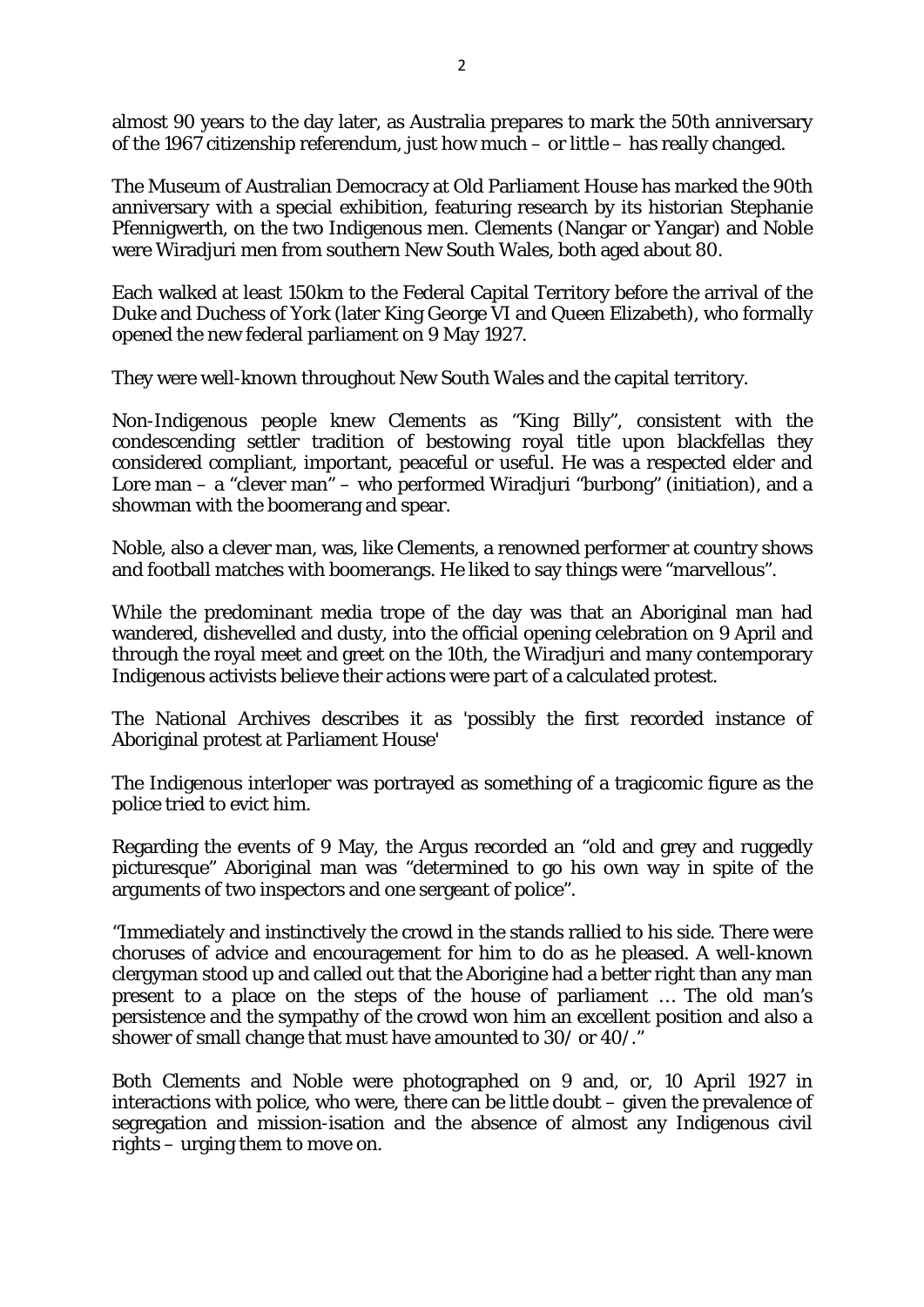The next day one of the men, most likely Clements, had brief contact with the royals as the public paraded past them in front of the newly inaugurated building.

According to the Sydney Morning Herald, it was "Marvellous, the uncrowned king of Queanbeyan" who "aroused the amused interest of the duke and duchess and the waiting crowd".



*A NSW police officer talking to John Noble at the opening of the federal parliament in Canberra in 1927.* 

"His beaming black countenance was almost hidden beneath a shock of hair and beard. Barefooted and carrying a sugar bag in one hand and a tiny Australian flag in the other, he at first mistook a policeman at the foot of the steps for the duke. To his great embarrassment, and to the vast amusement of the onlookers, the policeman became the object of a hearty salutation. However, 'Marvellous' was quickly shepherded back to a position in the procession and, as he passed along, brought his hand up to an approved military salute for the benefit of their royal highnesses. The duke returned it with a special wave."

Perhaps the Argus – which described him as "an ancient Aborigine, who calls himself King Billy and who claims sovereign rights to the Federal Capital Territory" – spoke to the Indigenous man involved.

Why else would the newspaper, not especially conversant with Indigenous rights, imbue his presence at the opening with such political significance had Clements (with his strong familial connections to the Ngambri and Ngunnawal, both of which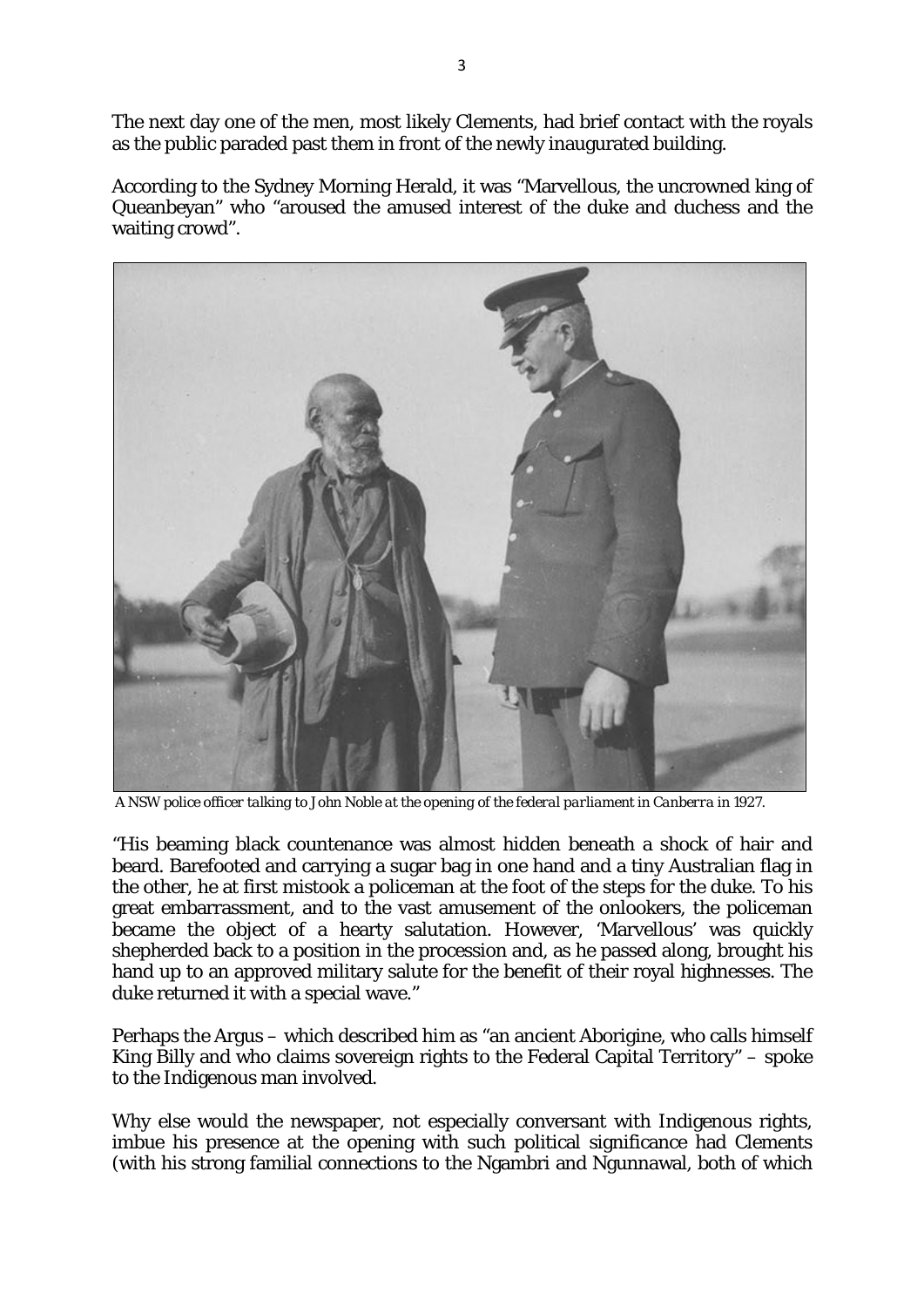claim custodianship of the Limestone Plains upon which Canberra is imposed) not, at some point, asserted Aboriginal sovereignty?

## *The same newspapers all featured photos and reports of Clements claiming rights and sovereignty.* Maryrose Casey, Monash University

A few days later the Canberra Times – again with an emphasis on Indigenous connection to country – reported: "Where his dusky forebears have gathered in native ceremonial for centuries past, a lone representative of a fast diminishing race saluted visiting royalty. Despite the grotesque garb and untamed mane, the Aborigine comported himself not without dignity. With his three faithful dogs, he made an immediate target for a battery of cameras."

Noble has shorter hair and a more closely cropped beard. This certainly describes Clements and paints a man whose act was performative – letting it be known sovereignty was never ceded, eyeballing the duke and courting of media attention.

The National Archives of Australia describes it as "possibly the first recorded instance of Aboriginal protest at Parliament House in Canberra". It was the precursor to so much activism – from the 1938 Day of Mourning, the fight for recognition and much else in 1967, and the ongoing battle for land rights that manifested with the enduring tent embassy, just across the road, on Australia Day 1972.

The sign out front reads: Sovereignty never ceded.

Monash University's Maryrose Casey wrote of Clements and Noble in the International Journal of Critical Indigenous Studies: "Regardless of whether they were as unaware or indifferent to the meaning of the event, as is often suggested, their presence was a powerful act, contesting claims of the erasure of Indigenous people from the land and place.

"The same newspapers that for months had carried articles about the dawning of a new era for White Australia, all featured photos and reports of Clements claiming rights and sovereignty."

This was, in my view, a critically overlooked subtext to an eventful couple of days surrounding the opening of a building that remains one of the most publicly identifiable in Australia – a place that quakes with history and is filled with ghosts and stories that today is home to the Museum of Australian Democracy.

The duke, a nervous speaker who stuttered terribly (remember The King's Speech?), secretly practised his words the evening before; an airforce flyover – during which one of the planes crashed, killing the pilot, where the National Library today stands – drowned out his stilted oratory and Dame Nellie Melba's national anthem; a locksmith spent an hour oiling the lock to the house which the duke would open with a special gold key so that he did not in his nervousness break it off in the chamber. The event was so over-catered (perhaps 30,000 of an anticipated 80,000 people turned up) that tons of pies, sausage rolls, fish and prawns had to be buried.